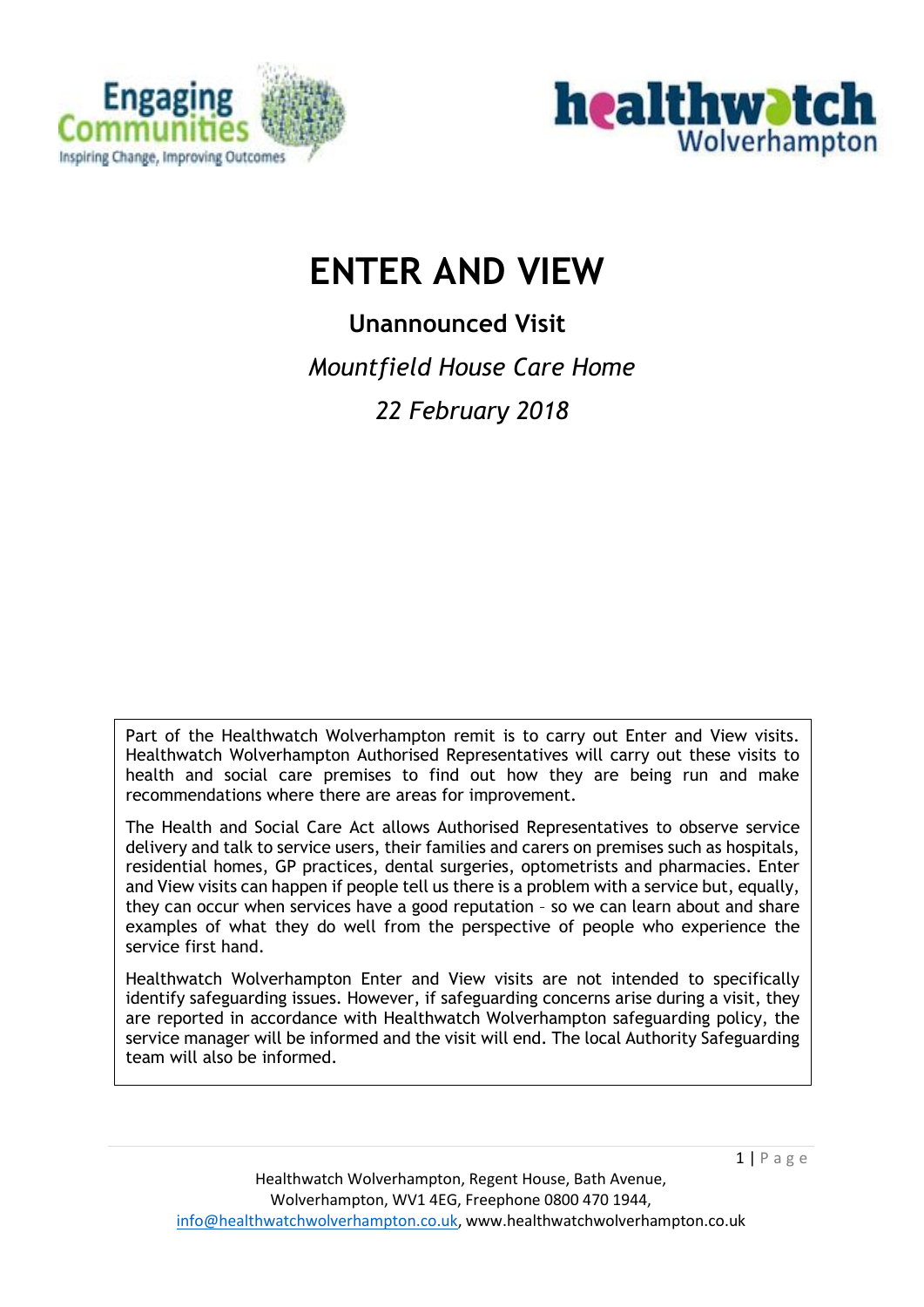# **Mountfield House Care Home**

Service Address: 286 Penn Road, Wolverhampton, West Midlands, WV4 4AD Manager Name: Sandra Middleton

# **Acknowledgements**

Healthwatch Wolverhampton would like to thank the Registered Manager, Senior Care Assistant, all other staff, the residents for their co-operation during the visit.

## **Disclaimer**

Please note that this report relates to findings observed during our visit made on Wednesday 22 February 2018**.** The report does not claim to be representative of all service users, only of those who contributed within the restricted time available.

# **Authorised Representatives**

Shooky Devi (Lead) Mary Brannac

## **Who we share the report with**

This report and its findings will be shared with Mountfield House Care Home, NHS England, Local Authority, Clinical Commissioning Group (CGG), Councillors and the report will be published on the Healthwatch Wolverhampton website.

#### **Note:**

During our visit we saw no relatives within the home.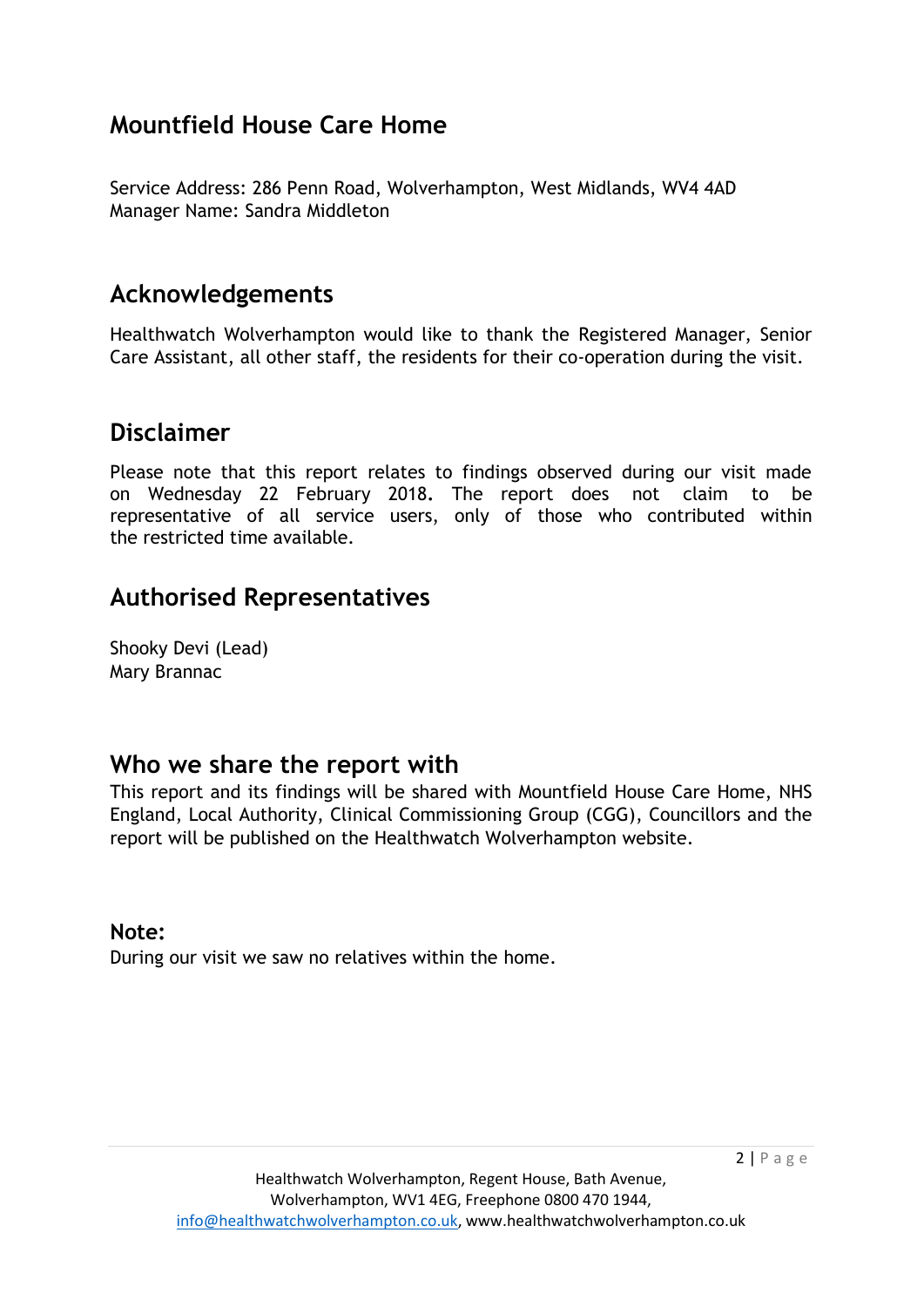# **Summary**

We carried out an unannounced Enter & View visit to the home responding to information received whilst attending various stakeholder meetings. On arrival we were greeted by the Senior Care Assistant, we explained the purpose of the visit and the role of Healthwatch Wolverhampton.

## **Key Findings - Enter & View Visit 22 February 2018**

- We saw members of staff involving residents with duties and activities.
- The home has a pay phone and land line for residents to access.
- The home was odour and clutter free and had a peaceful environment.
- Items that perhaps should be locked away were on display and could be accessed by the residents.

# **Background**

Mountfield House is a care home which provides accommodation and personal care for up to 14 older people. The care home cares for older people generally and people with dementia. At the time of our visit there was fourteen residents within the home.

# **What we did**

Two Authorised Representatives visited Mountfield House Care Home between 2.30pm and 4.00pm in February 2018. On arrival we were greeted by the Senior Care Assistant and the Manager. We spent time with the Manager first asking a number of questions and then carried out observations, talking to residents, relatives and staff within the home unescorted.

3 | P a g e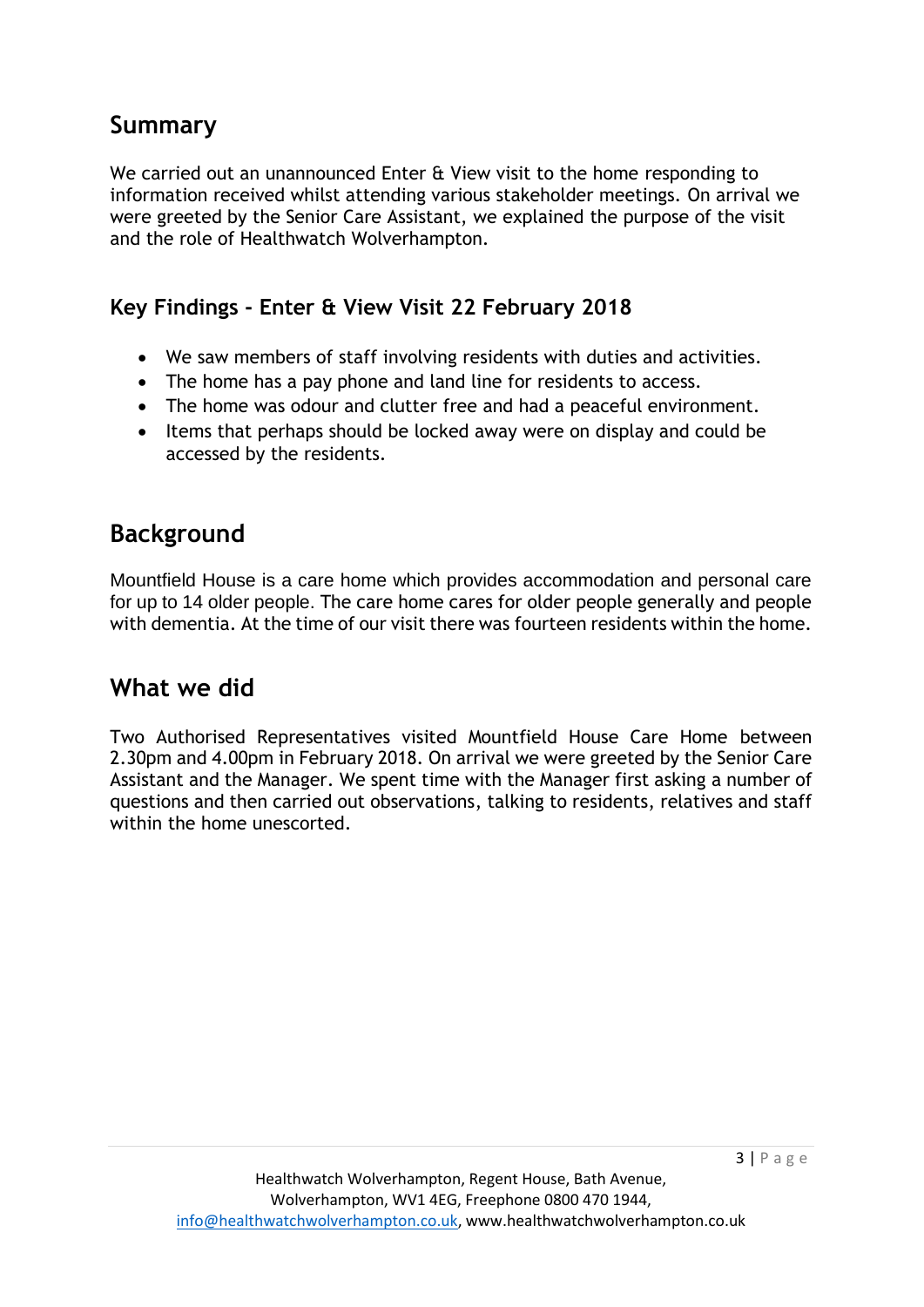# **Findings:**

## **Environment:**

*Time was spent observing the general environment of the home as well as spending time in different rooms i.e. lounge, dining room, quiet room.*

The home is well signposted and situated on a busy main road access was gained using the door-bell. There was an A4 notice on the door 'Please Keep door locked at all times'. The home has a gate at the side of the home leading to the rear garden. We were told work is being carried out to the exterior of the building.

The home is a two-story building with a lift. Some of the bedrooms have shower facilities. There are seven en-suites and all bedrooms are fitted with a sink. The toilet in the hall and the two disabled toilets appeared to be in working order.

The reception area was resourced with a hand sanitiser and a visitor's book for signing in and the wall displayed various certificates and rules and regulations.

The corridors had pictures mounted on the walls showing residents participating during activities which created a memorable feel i.e. residents at Blackpool in 2016, residents enjoying a Barbeque in July 2016.

We carried out observations within the dining area, lounge and the quiet room and found these rooms to be odor and clutter free. However, in the dining room we saw three 'air fresheners' placed on the bottom shelf of a side table and a 'men's shaver' in the window sill.

The dining room has a homely feel with tables and chairs for residents. The kitchen is accessed through this room for staff use only, the door is fitted with a coded pad.

Residents have access to a payphone and a landline located in the dining room.

We were told the quiet room is to be decorated and painted.

The first floor can be accessed using the stairs and lift which leads to a corridor. The Authorised Representative observing this area found it difficult to navigate on this floor as there was no signage.

The rear garden looked well maintained and is accessible through a side door which is kept locked.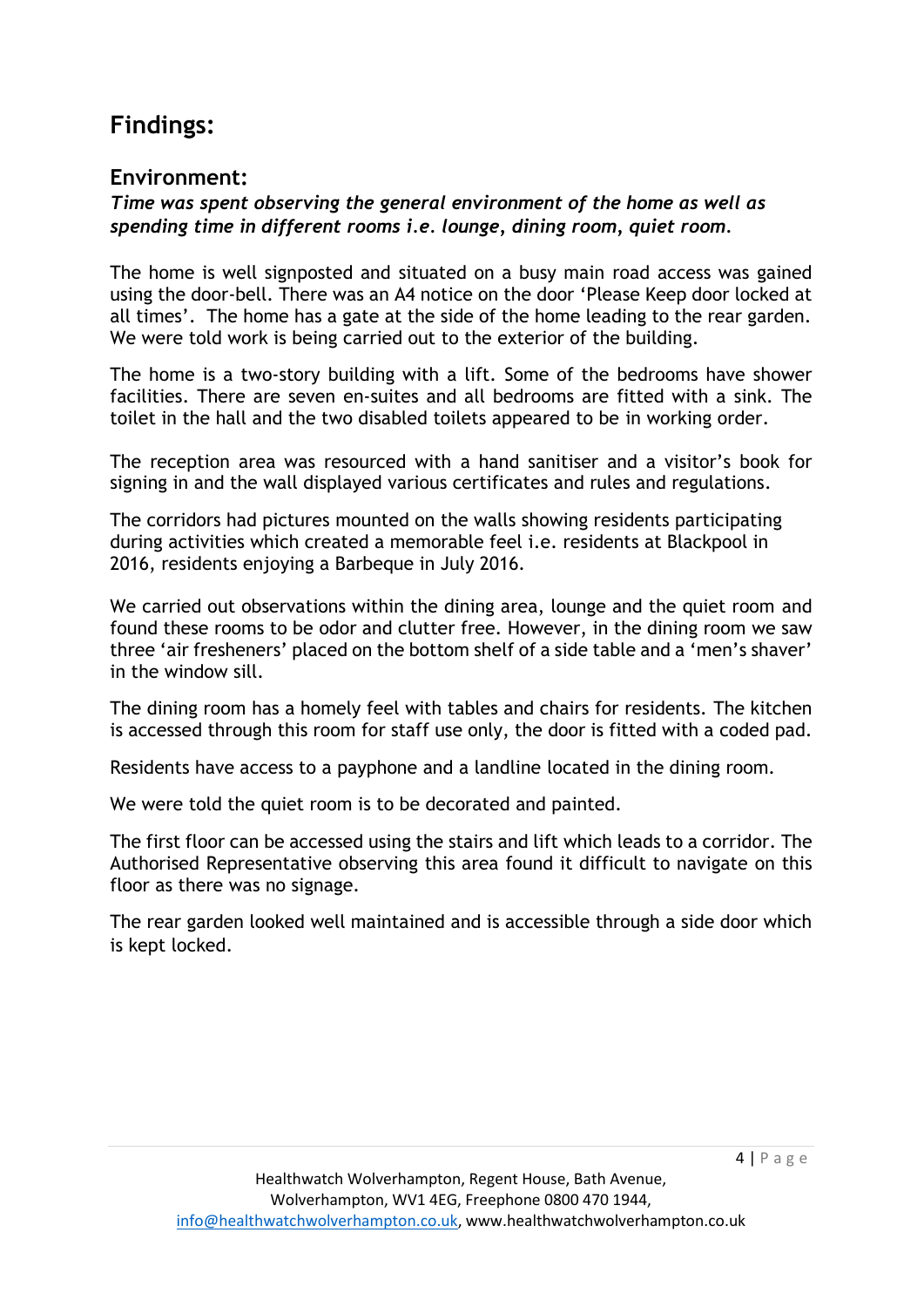#### **Interaction between residents and staff** *We observed how staff interacted with residents*

During our visit we saw staff engage with residents with compassion and care and encourage residents to participate in activities. We saw a resident folding laundry in the dining room. It was moving to see a resident dancing to music in the lounge, the resident encouraged one of the Authorised Representatives to dance alongside.

One resident has been in the home for quite some time and is very happy. It is convenient for the family to come and visit.

#### **Staff**

#### *We were given information on staff.*

The staff capacity within the home has fifteen core staff and one cleaner. There are three members of staff for the day shift and two during the night. Three shifts take place during the 24 hours.

There is one domestic who is currently on sick and one full time cook. No agency staff are used.

Staff are offered all mandatory training, the procedure for recruitment is written references and all DBS checks are verified. Each candidate is required to list what they have carried out in the last ten years. The relevant documentation is checked.

The care plans are updated "as and when" and reviewed monthly. The main Senior on duty carries out a handover night to morning, morning to afternoon, then afternoon to night. Staff take their breaks in the dining room.

It was nice to hear a member of staff undertaking e-learning in holistic and applying to the residents within the home.

The fire evacuation procedures for the home are once the alarm is sounded, the doors will be locked and released, the fire doors will shut, and staff are deal with the residents.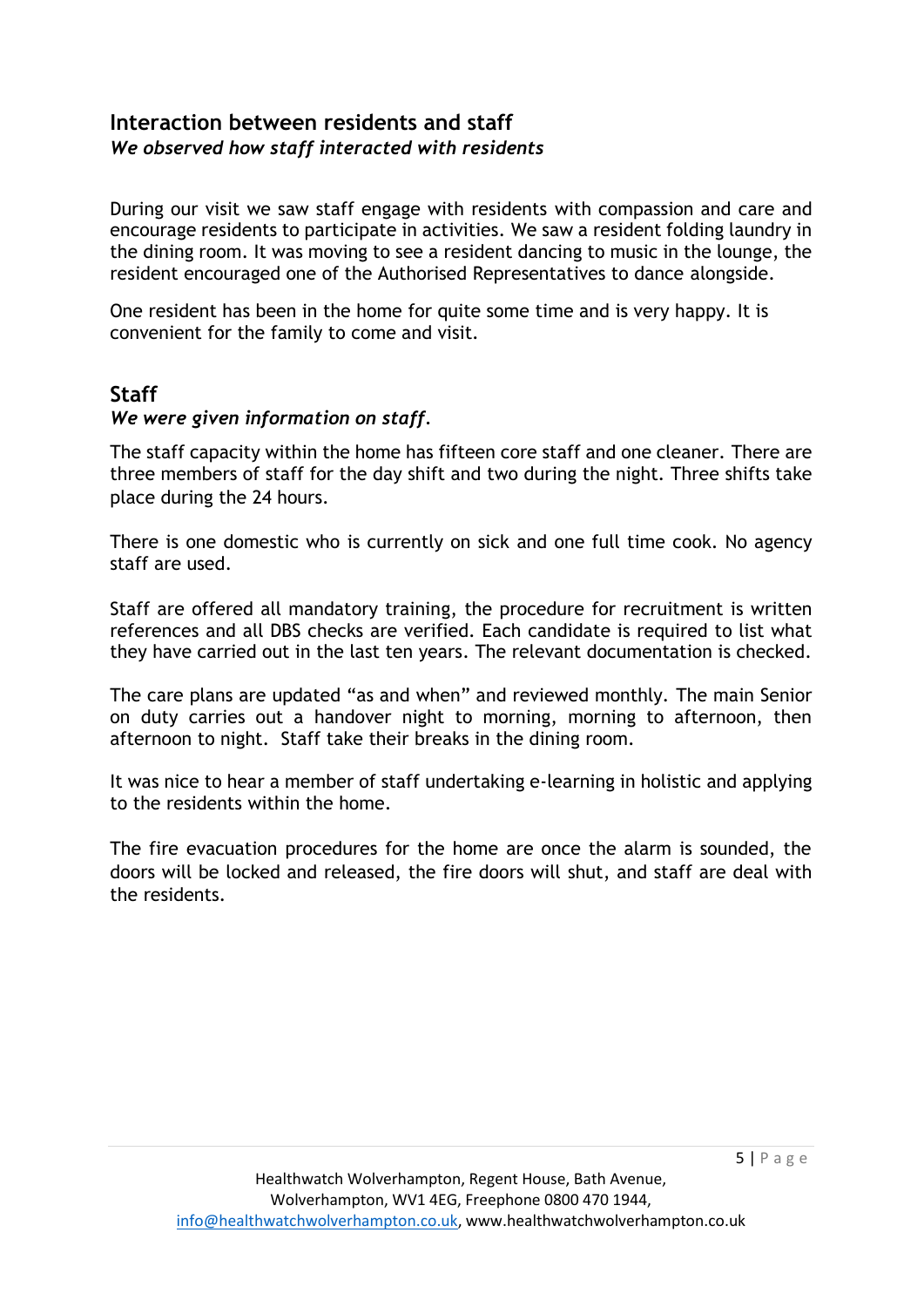#### **Food and Choice**  *We asked a number of questions around food choice.*

Breakfast is served between 8.10am and 8.30am, lunch is between 12.00pm to 1.30pm and tea-time is 4.00pm to 5.30pm. Supper is served anytime between 8.00pm to 11.00pm. A rolling programme menu is provided over a four-week period.

A resident had "faggots, mash and peas," "toast and scrambled egg for breakfast."

During our observation staff made hot drinks for the residents accompanied with snacks.

In the absence of the cook the Manager does the cooking on the premises the residents are served meals four times a day. The residents can eat in different rooms of the home and choose when they wish to eat. The staff know the residents well and their needs. A resident said "the food was good."

### **Recreational Activities**

*We wanted to understand what activities are available for the residents.*

The Activity co-ordinator works every day from 10.00am to 12.00pm five days a week, sometimes from 2.00pm to 4.00pm. A range of activities are delivered to the residents including board games, arts and crafts, moving to music and the home buys in entertainment.

We saw the Senior Care Assistant encourage residents to play indoor bowling, residents appeared to be happy engaging.

During our visit two members of staff accompanied a resident to the local pub for a meal.

Towards the end of our visit the 'Pet Therapy' came to the home. We observed how a resident who had been sitting by a table alone became animated as the 'Pet Therapy' lady approached with the dog.

Resident meetings are held every three months. The home uses face book to communicate with its contacts. The Activity Co-ordinator is part of the coffee mornings. The Manager explained the 'Stakeholder questions' are circulated to all the families, District Nurses and Chiropodist.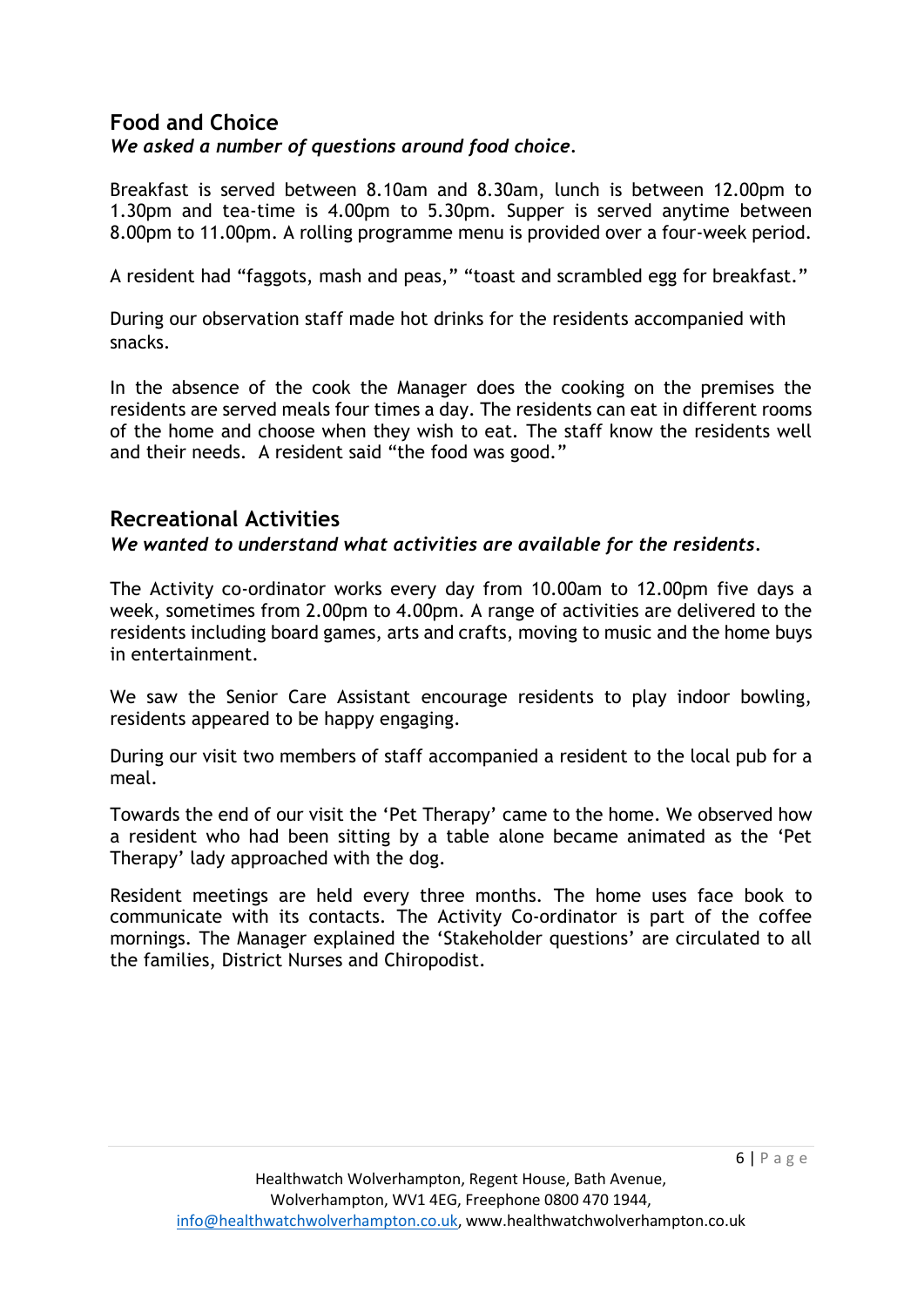## **Privacy and Dignity**

#### *We wanted to understand the different ways the home sought to provide both privacy and dignity to residents.*

Residents are accompanied should they wish to go outside the home and have had risk assessments. They are free to step outside in the garden on their own.

The chemist 'Boots' provides medication to the home and is administered by a Senior member of staff on duty. Medication is checked by members of staff from Boots, any old stock is removed.

If a resident is admitted to the home outside of the area, then it is best advised to register with a local GP. If the resident is local there is no need to change GP unless they wish to.

Each resident has a care plan including a 'did you know' section. Residents bedrooms are personalised to their own needs. The home accommodates residents bringing their own furniture.

Residents who wish to stay in their room are checked depending on their needs.

## **Comments and Further Observations**

During our visit we found members of staff willing to respond to any queries we raised. The residents looked happy and settled within the home. Members of staff seemed to understand the residents needs and joined each person when needed. It was motivating to see the home has a variety of activities for the residents to participate in. A hairdresser visits the home twice weeks.

We were told the home has not made any safeguarding referrals recently

We were told the Medication cabinet is secured to the wall, the Deputy Manager carries out the stock take, and old stock is taken to the pharmacy. The home uses the one supplier only.

The home appears to be in the process of refurbishment, the Manager told us the Quiet room is to be decorated soon. Work is taking place on the exterior of the building too.

From our visit we had noted some areas for improvement and fed back to the Manager. We saw that not all doors on the first floor had signage it was confusing for ourselves to understand which room we were in during our visit.